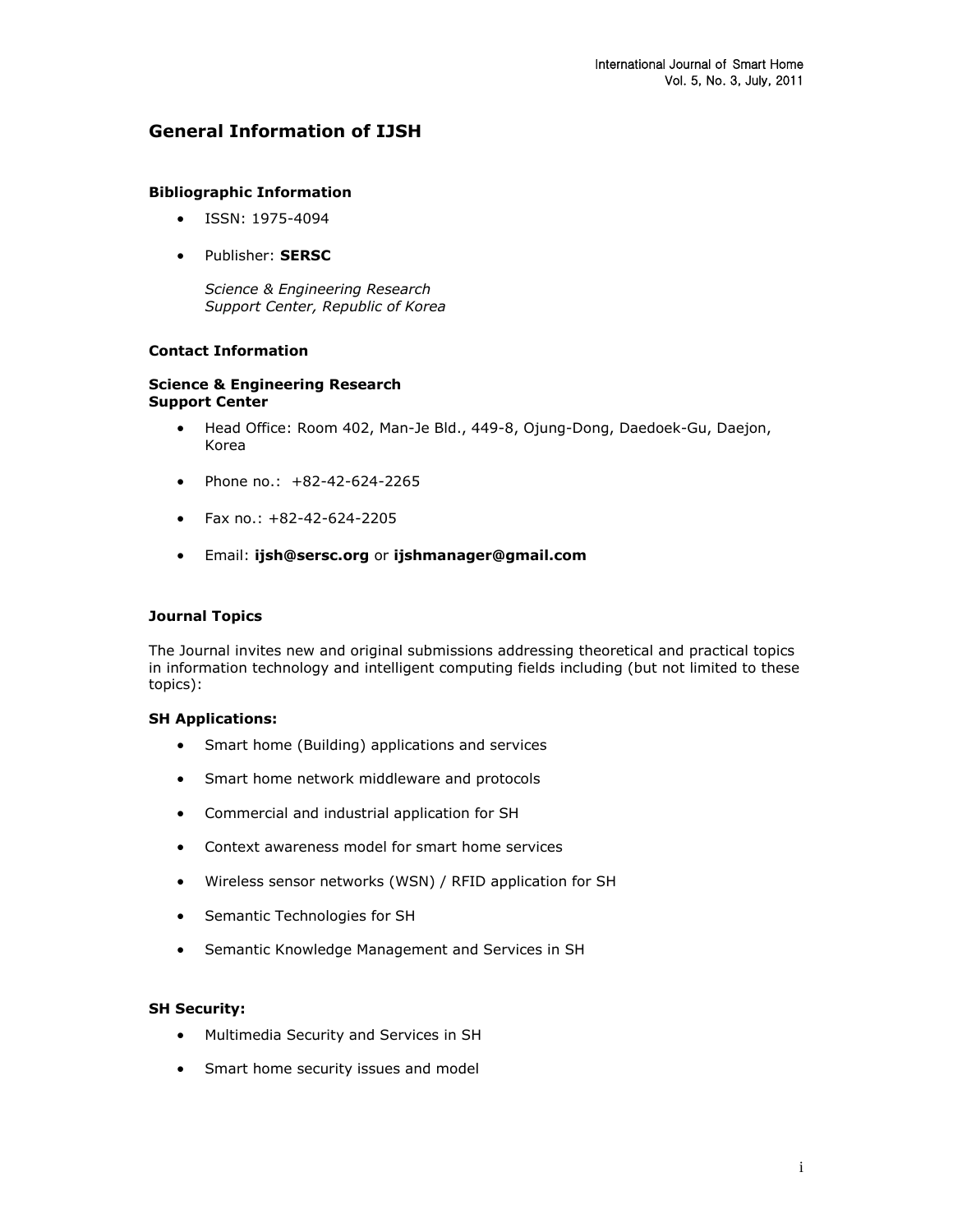- Access control and privacy protection in SH
- Forensics and Security Policy in SH
- WSN / RFID Security in SH
- Security Protocol for smart home service

### **SH Embedded Hardware and Software:**

- Embedded Hardware Support for SH
- Embedded Software for SH
- Embedded System Architecture for SH
- Real-time OS for SH
- Smart and Personal Devices for SH
- Power-Aware Computing for SH
- Middleware for SH
- Specification, Validation and Verification of Embedded Software

# **Editor-in-Chief**

**Sajal K. Das** University Texas at Arlington, USA Email: **[das@cse.uta.edu](mailto:das@cse.uta.edu)**

# **Associate Editors**

### **Sajid Hussain**

Acadia University, Canada Email: sajid.hussain@acadiau.ca

## **Yan Zhang**

Simula Research Laboratory, Norway E-mail: yanzhang@ieee.org

# **Houcine Hassan**

Universidad Politecnica de Valencia, Valencia, Spain E-mail: husein@disca.upv.es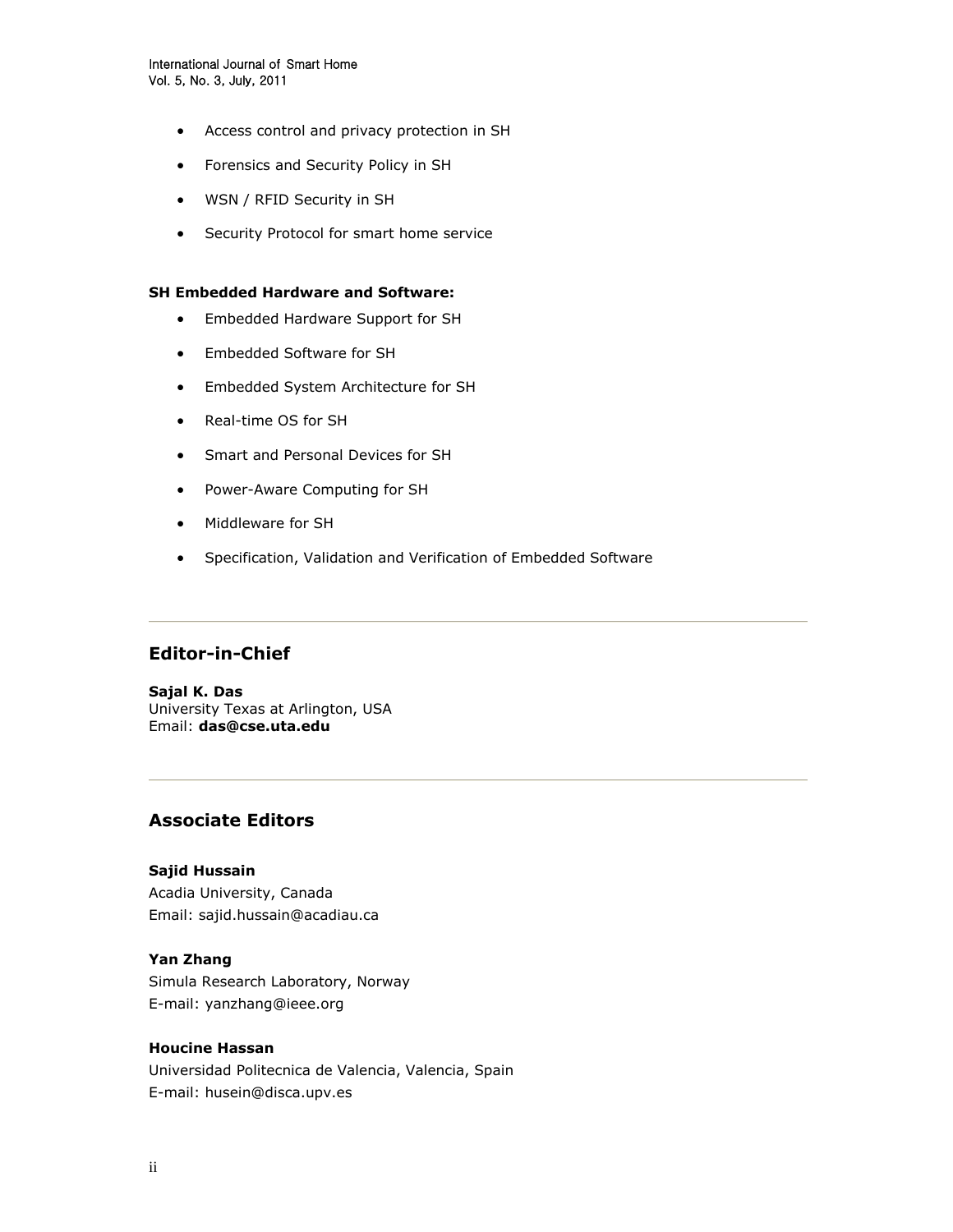## **Sang-Soo Yeo**

BTWorks Inc., Korea / Hannam University, Korea E-mail: ssyeo@msn.com

### **Daqing Zhang**

Institut Telecom SudParis, France E-mail: daqing.zhang@int-edu.eu

#### **Advisory Board (AB)**

Ching-Hsien Hsu (Chung Hua University, Taiwan) Javier Lopez (University of Malaga, Spain) Jianhua Ma (Hosei University, Japan) Jiannong Cao (The Hong Kong Polytechnic University, Hong Kong) Laurence T. Yang (St Francis Xavier University, Canada) Tai-hoon Kim (Hannam University, Korea) Witold Pedrycz (University of Alberta, Canada)

# **General Editor (GE)**

Deok Gyu Lee (ETRI, Korea) George Roussos (University of London, UK) Hesham H. Ali (University of Nebraska at Omaha, USA) Kia Makki (Florida International University, USA) Michael Beigl (University of Karlsruhe, Germany) Niki Pissinou (Florida International University, USA)

### **Editorial Board (EB)**

Alex Zhaoyu Liu (University of North Carolina at Charlotte, USA) Ali Shahrabi (Glasgow Caledonian University, UK) Andry Rakotonirainy (Queensland University of Technology, Australia) Anind K. Dey (Carnegie Mellon University, USA) Antonio Coronato (ICAR-CNR, Italy) Antonio Pescape' (University of Napoli Ў°Federico IIЎ±, Italy) Arek Dadej (University of South Australia, Australia) Bessam Abdulrazak (University of Florida, USA) Biplab K. Sarker (University of New Brunswick, Fredericton, Canada) Bo Yang (University of Electronic Science and Technology of China) Bo-Chao Cheng (National Chung-Cheng University, Taiwan) Borhanuddin Mohd Ali (University of Putra Malaysia, Malaysia) Byoung-Soo Koh (DigiCAPS Co., Ltd, Korea) Chunming Rong (University of Stavanger, Norway)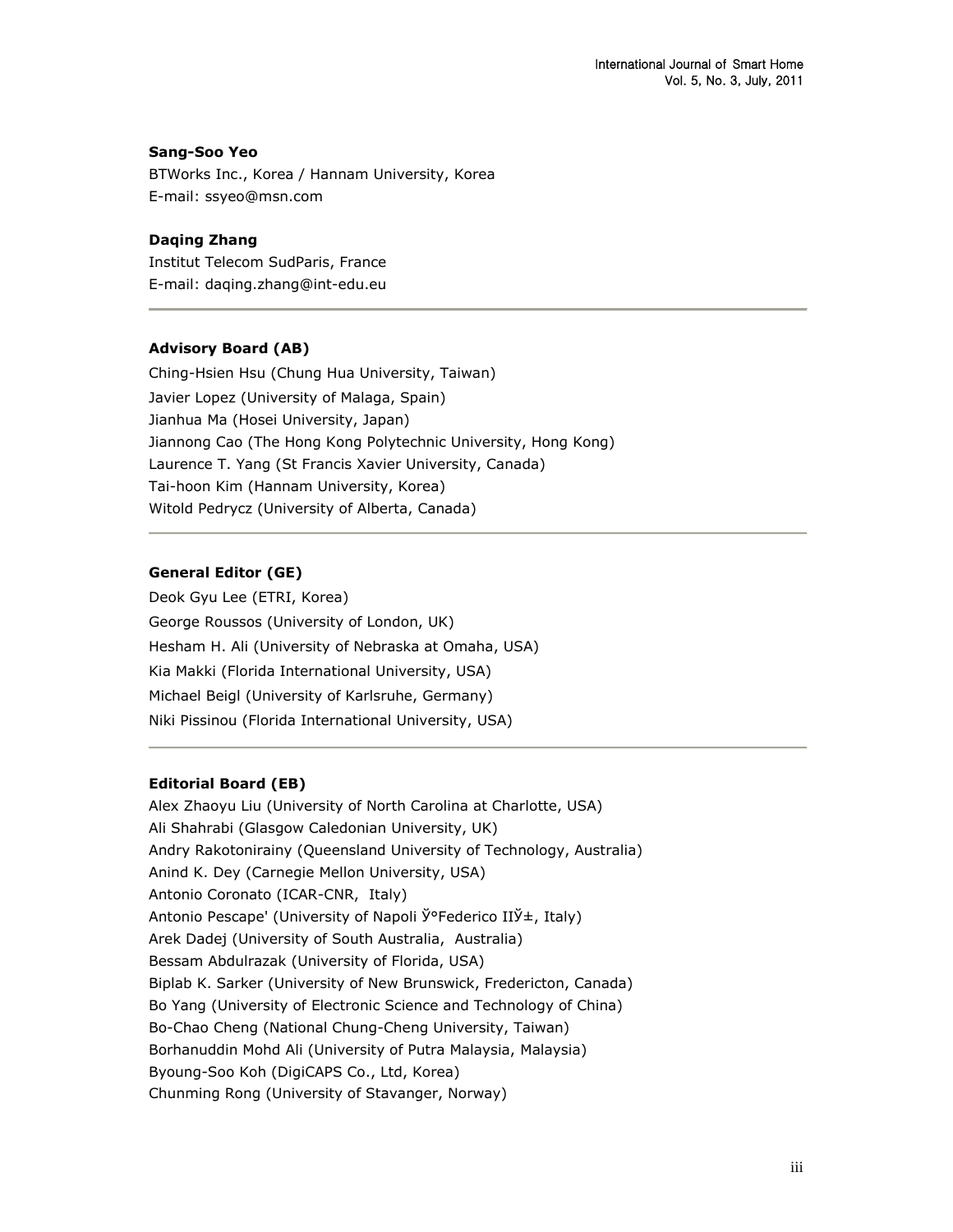Damien Sauveron (University of Limoges, France) Debasish Ghose (Indian Institute of Science, India) Eung-Nam Ko (Baekseok University, Korea) Fabio Martinelli. (National Research Council - C.N.R., Italy) Fevzi Belli, (University of Paderborn, Germany) Gerd Kortuem (Lancaster University, UK) Geyong Min (University of Bradford, UK) Giuseppe De Pietro ( ICAR-CNR, Italy) Hakan Duman (British Telecom, UK) Hans-Peter Dommel (Santa Clara University, USA) Hongli Luo (Indiana University, USA) Huirong Fu (Oakland University, USA) Hung-Chang Hsiao (National Cheng Kung University, Taiwan) HwaJin Park (Sookmyung Women's University , Korea) Ibrahim Kamel (University of Sharjah, UAE) Ilsun You (Koea Bible University, Korea) Irfan Awan (University of Bradford, UK) Jiann-Liang Chen (National Dong Hwa University, Taiwan) Jianzhong Li (Harbin Inst. of Technology, China) Jin Wook Lee (Samsung Advanced Institute of Technology, Korea) Joohun Lee (Dong-Ah Broadcasting College,Korea) Jordi Forne (Universitat Politecnica de Cataluny, Spain) Juan Carlos Augusto (University of Ulster at Jordanstown, UK) Karen Henricksen (NICTA, Australia) Kuei-Ping Shih (Tamkang University, Taiwan) LF Kwok (City University of Hong Kong, HK) Liudong Xing (University of Massachsetts - Dartmouth, USA) Marc Lacoste (France Télécom Division R&D, France) Mei-Ling Shyu (University of Miami, USA) Mounir Mokhtari (INT/GET, France) Paris Kitsos (Hellenic Open University, Greece) Pedro M. Ruiz Martinez (Univ. of Murcia, Spain) Phillip G. Bradford (The University of Alabama, USA) Pilar Herrero (Universidad Politécnica de Madrid, Spain) Qi Shi (Liverpool John Moores University, UK) Rodrigo de Mello(University of Sao Paulo, Brazil ) Serge Chaumette (Université Bordeaux 1,France) Shaohua TANG (South China University of Technology, China) Stefanos Gritzalis (University of the Aegean, Greece) Tatsuya Yamazaki (NICT, Japan) Toshihiro Tabata (Okayama University, Japan) Tsung-Chuan Huang (National Sun Yat-sen University, Taiwan) Tsutomu Terada (Osaka University, Japan) Umberto Villano (Universita' del Sannio, Italy)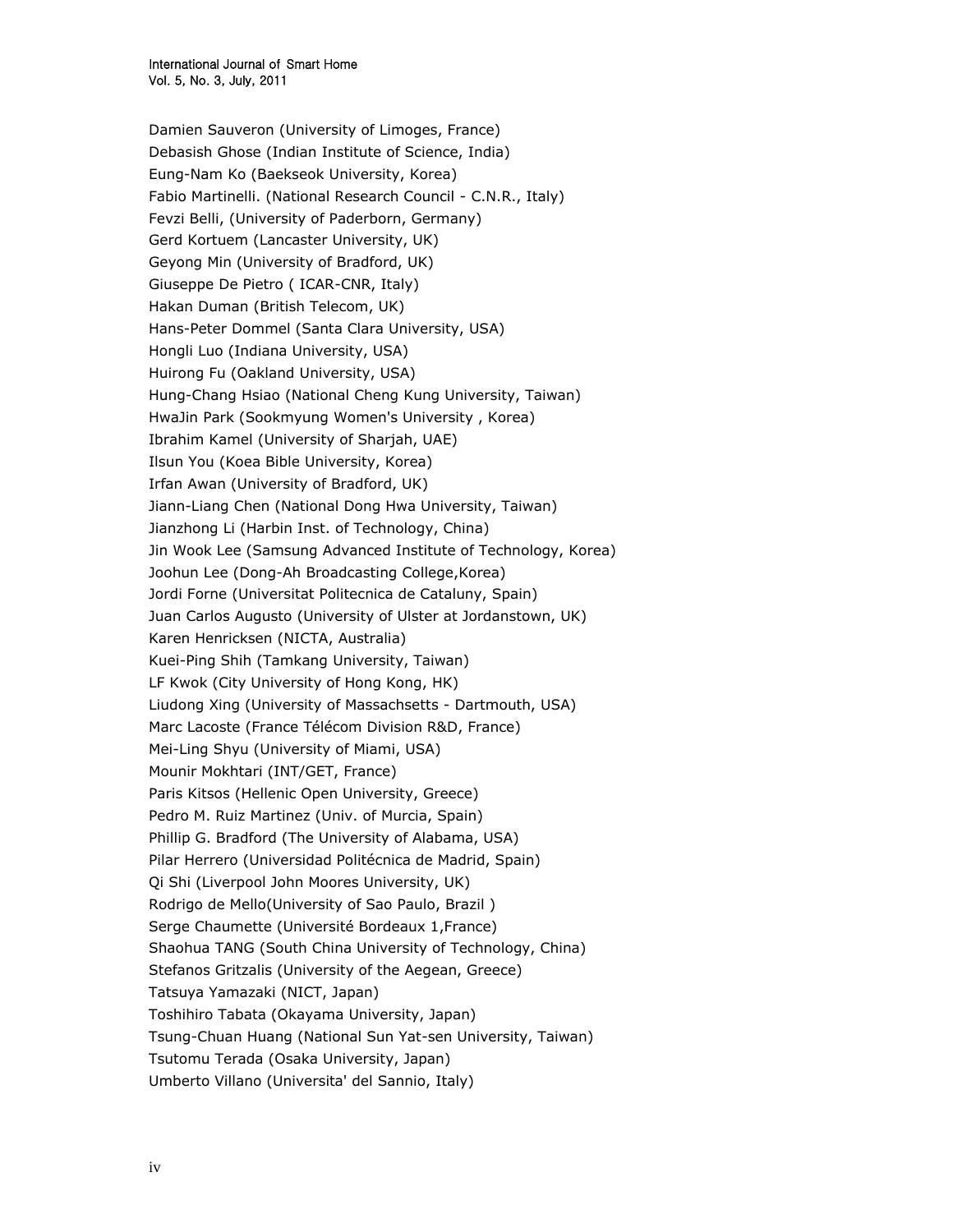Vincenzo De Florio (University of Antwerp, Belgium) Vipin Chaudhary (Wayne State University to University at Buffalo, SUNY) Wen-Shenq Juang (Shih Hsin University, Taiwan) Xinwen Fu (Dakota State University, USA) Yang Guangwen (Tsinghua University, P.R.China) Yoshiaki HORI (Kyushu University, Japan) Young Yong Kim (Yonsei University, Korea Chunming Rong (University of Stavanger, NORWAY) Luciano Bononi (University of Bologna, Italy) Lingyang Song (Philips Research Laboratories, UK) Josef Noll (UniK/University of Oslo, Norway) Jianhua He (Swansea University, UK) Mieso Denko (University of Guelph, Canada) Chik How Tan (Gjшvik University College, Norway) Naixue Xiong (Japan Advanced Institute of Science and Technology, Japan) Frode Eika Sandnes (Oslo University College, Norway) Jun Zheng (Queen College, CUNY, USA) Changhoon Lee (CIST, Korea University, Korea)